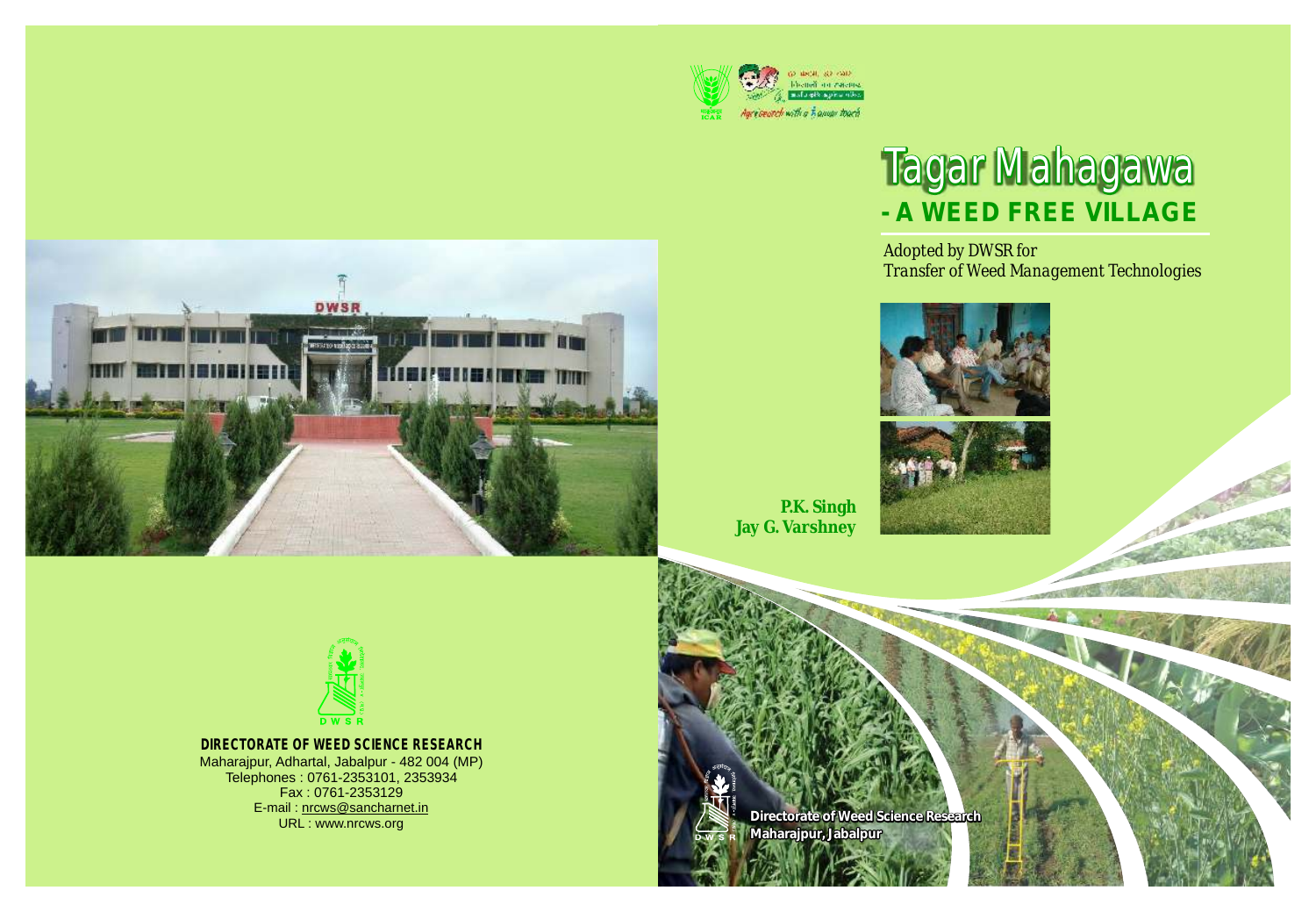(Adopted by DWSR for Transfer of Weed Management Technologies) : p. 07.

**Published by Director** Directorate of Weed Science Research, Jabalpur

**Compiled and edited by** Dr. P. K. Singh Dr. Jay G. Varshney

**Cover Page Design** Sh. V.K.S. Meshram

**Year o**f **Publication** May, 2011

#### **Address**

**Directorate of Weed Science Research** Maharajpur, Adhartal, Jabalpur - 482 004 (MP), India Telephone : 0761-2353101, 2353934 Fax : 0761-2353129 Gram : WEEDSCIENCE e-mail : nrcws@sancharnet.in website : www.nrcws.org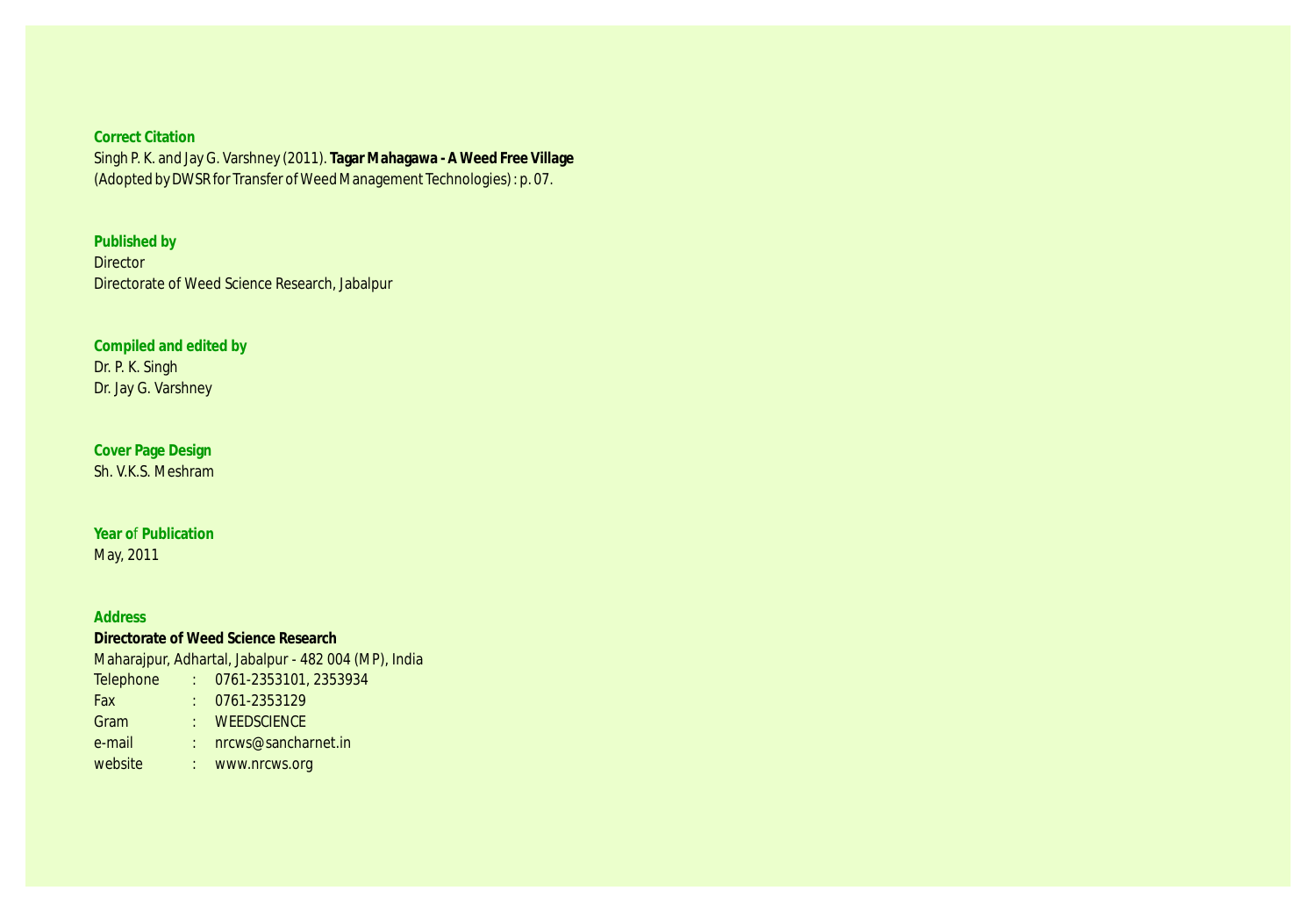### **Preface**

Weeds are more problematic to crop production than insects and diseases, as the crop may or may not be attacked by the latter agents but it is invariably infested by former one which causes invisible damage till the crop is harvested. It is a widespread biological constraint and is responsible for reduction not in crop yield as well as quality of produce but robbing of soil moisture and nutrients too. Removal of weeds manually is a time consuming, tedious process which involves huge expenditure. Improved weed management techniques must cut down production cost. The Directorate of Weed Science Research (DWSR) has developed crop- and situation-specific weed management technologies involving chemical, non-chemical and biological approaches. The real benefit and significance of these technologies could be observed once the farmers adopt these technologies. Hence, an attempt was made to transfer these technologies on pilot basis, with the motto of *weed free village*, by adopting an agriculturally backward village named Tagar Mahagawa (Jabalpur). The attempt was a huge success within a mere three years time span and it helped the village people to improve their crop production, to secure livelihood and to become economically prosperous.

This success story is being compiled with the expectation that it will encourage the farmers of other regions to become aware about the benefit of improved weed management technologies. It will also help to sensitize the local administration and policy makers to formulate more suitable plan for the all round development of village people.

The appreciable contribution made by the scientific and other technical staffs of DWSR towards technology development and technology transfer process is highly acknowledged. We also thank the other agencies like state agriculture/horticulture departments, Mahyco Seed Company and IFFCO, etc. for their positive help in our endeavors.

Date : 10.05.2011

**P.K. Singh Jay G. Varshney**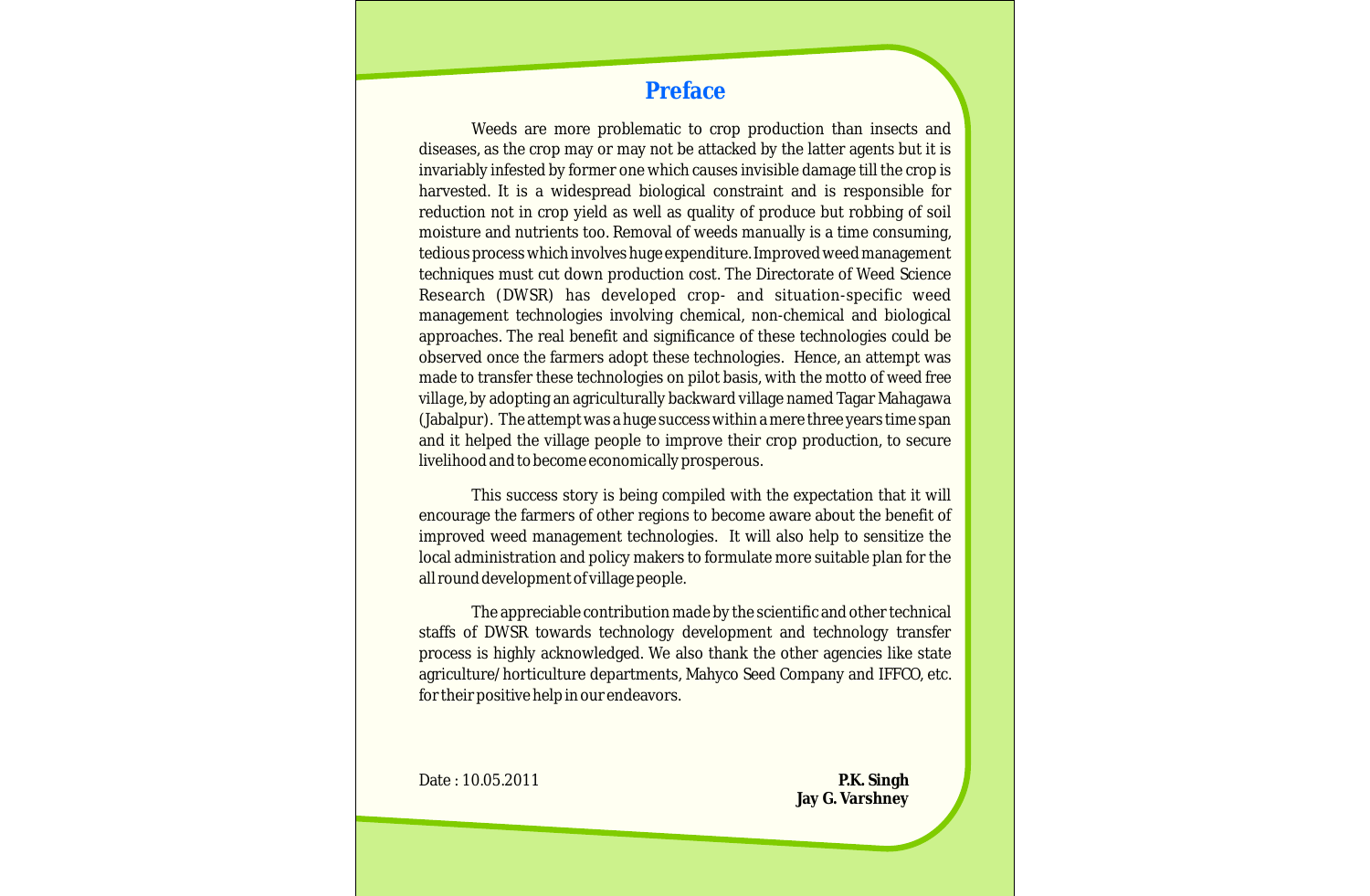## **Weed free village - Adopted by DWSR for Transfer of Weed Management Technologies**

The agricultural technology transfer is a process wherein the proven agricultural technologies are demonstrated with an aim to increase crop productivity and thereby enhancing farmer's income level. One of the major pests of crop field is weed which at one hand enhances the cost of production and on the other reduces the productivity. Weed also hinder the carrying of operations in the fields besides affecting the quality of produce adversely. Weeds also harbour insect pests and diseases. Hence, an attempt was made by the Directorate of Weed Science Research, Jabalpur (MP), to show the

farmers, how the effective weed management could bring visible significant change in the economic situation of the farmers of an agriculturally backward village by transferring the weed management technologies, keeping in view the local needs in terms of practicability and commercial viability. The present success story outlines how transfer of weed management technologies helped village people to improve their crop production, secure livelihood and become economically prosperous.



**Adopted village Tagar**

#### **Adopted village Tagar**

The Directorate had adopted a village named Tagar-mahagawa under the Block Panagar of district Jabalpur in Madhya Pradesh with an objective to make the farmers aware about importance of weed management for increasing the crop yield and income level. Prior to adoption, this agriculturally backward village was totally untouched by modern weed management technological interventions. Rice-wheat system was the major cropping pattern of the village, and none of the farmers practiced commercial cultivation of vegetables and other cash crops due to severe weed problem. In general the farmers practiced manual weeding up to the extent possible through their family members during kharif season and normally no weeding operation was practiced by them during rabi season.



**Location of Tagar Mahagawa Village, Jabalpur (MP)**

Detailed survey was made by the DWSR team through personal interaction with the villagers to assess various aspects like population, size of holding, socio-economic status, prevailing agricultural and horticultural practices, knowledge level about weed management and other agricultural technologies, animal husbandry, etc.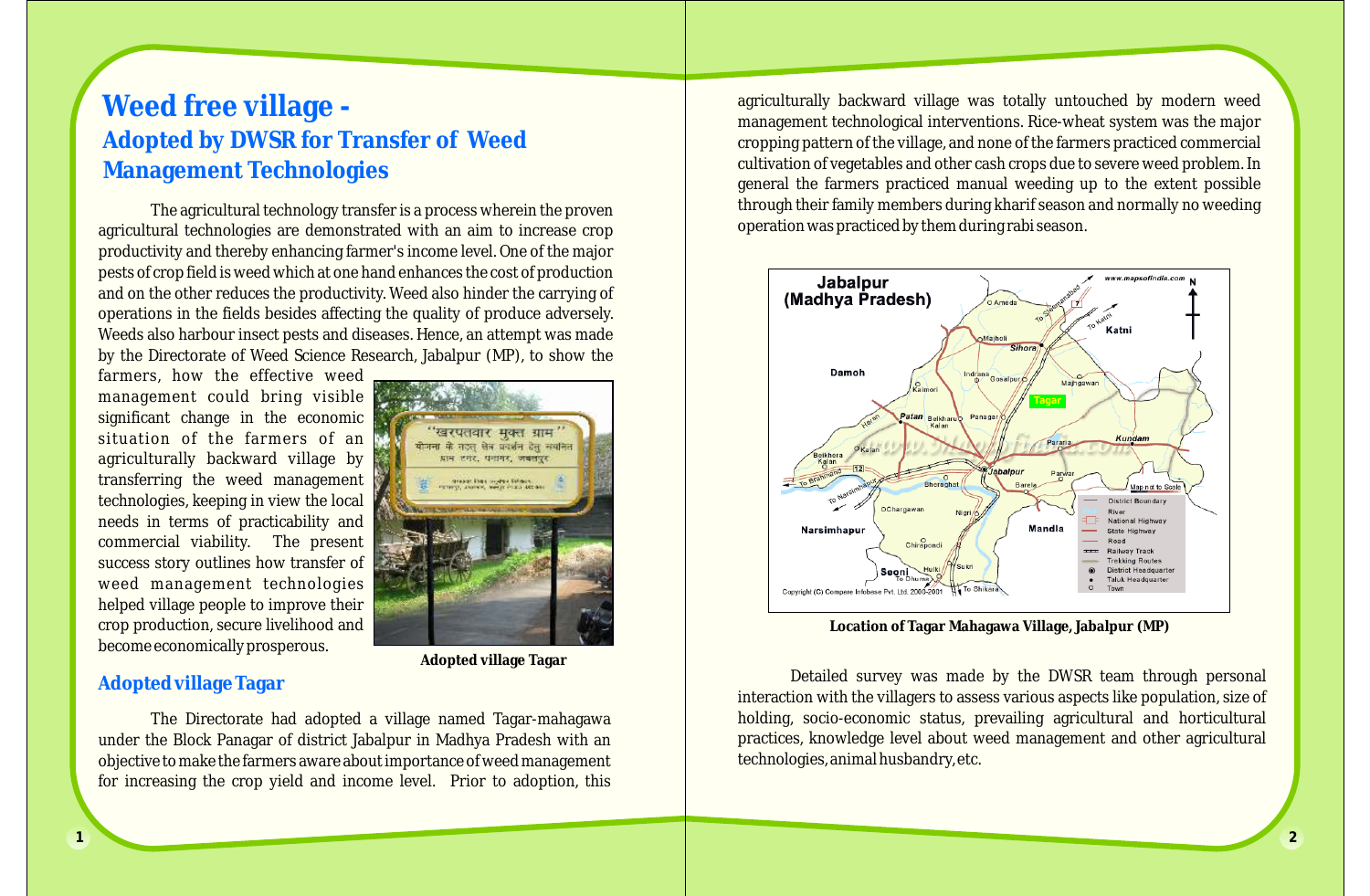

Discussion with villagers during preliminary survey at Tagar **Monitoring of demonstration sites** Monitoring of demonstration sites



**Preliminery survey of field sites**

On the basis of survey data, the real situation was analysed and accordingly strategies to transfer the improved weed management technologies were formulated. At the outset, the action plan was initiated by conducting few preliminary demonstrations for showing performance, practicability and profitability of improved weed management technologies to the villagers. The villagers especially the youth showed high enthusiasm and responded very positively after seeing the performance of the given technological interventions. Consequently, DWSR initiated massive awareness programme, group discussion, farm & home visits, technical campaign and need based trainings on regular basis, and further intensified field demonstrations, with an objective to bring the whole village under weed free village concept in the year 2008.



The efforts made by the Directorate and the cooperation extended by the villagers to the weed free village campaign are giving highly encouraging outcome (Table 1). The level of weed management in crops increased above 80 % in Tagar village in the year 2010 from its earlier level of 4-5 % prior to its adoption. The area under soybean and vegetable crops was also increased from 0.6 % to 8 % and 1 % to 7 %, respectively.

**Table 1: Acreage under different crops before and after adoption of village (Total cultivated land 200 hectare)**

| Particulars                                                   | <b>Status</b>  |                |      |  |  |
|---------------------------------------------------------------|----------------|----------------|------|--|--|
| Crop coverage (hectare)                                       | 2008           | 2009           | 2010 |  |  |
| Paddy                                                         | 88             | 136            | 164  |  |  |
| Soybean                                                       | 1.2            | 4.8            | 16   |  |  |
| Wheat                                                         | 24             | 96             | 148  |  |  |
| Chick-pea                                                     | $\overline{4}$ | 12             | 20   |  |  |
| Vegetable                                                     | $\overline{2}$ | $\overline{4}$ | 14   |  |  |
| Other crop                                                    | 0.6            | $\overline{4}$ | 10   |  |  |
| Increase in use of improved weed<br>management Technology (%) | 5              | 30             | 85   |  |  |
| Use of improved seeds (%)                                     | $\overline{2}$ | 40             | 95   |  |  |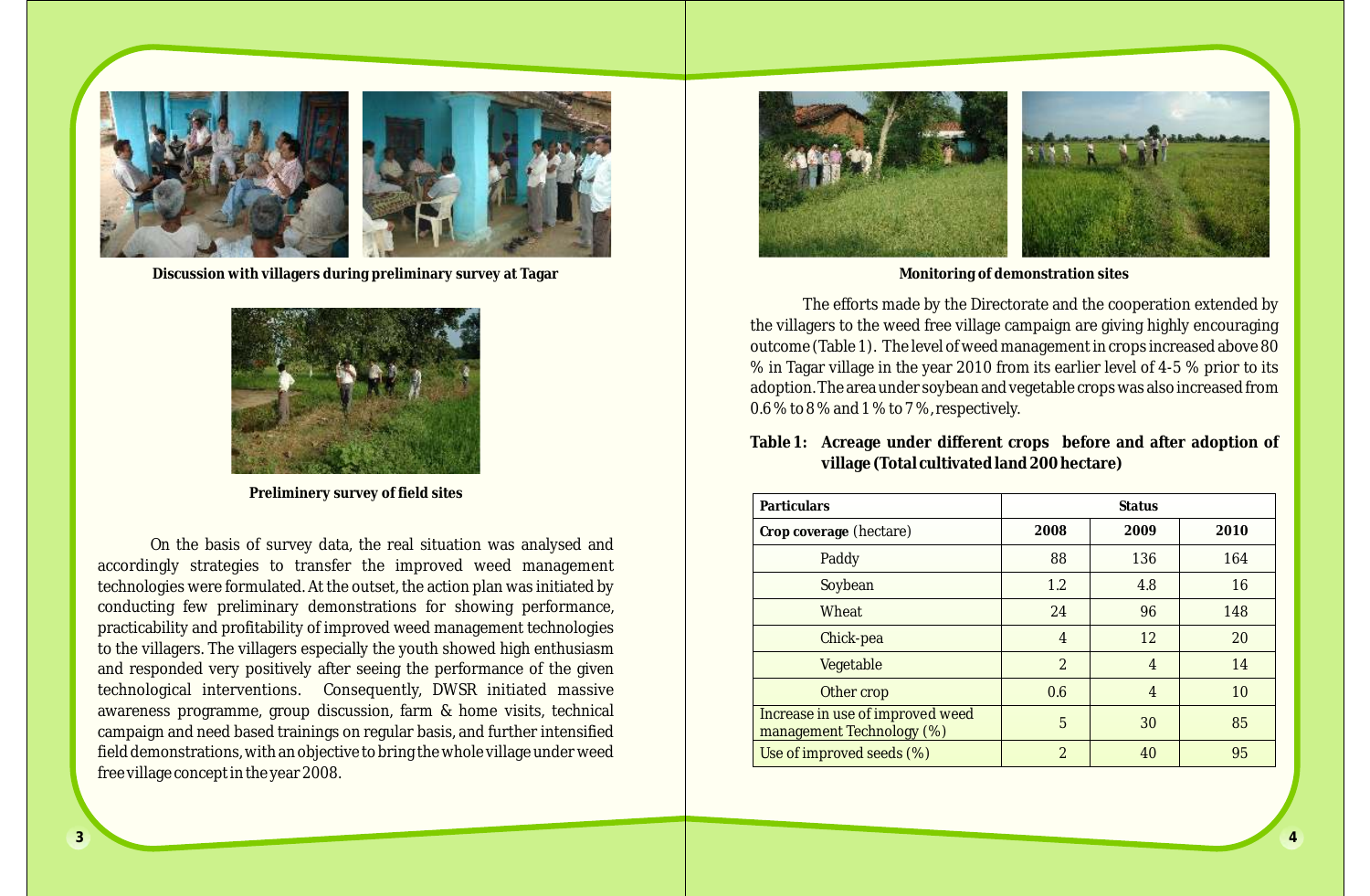| Table 2: Crop Productivity scenario before and after adoption of village |  |  |  |
|--------------------------------------------------------------------------|--|--|--|
|                                                                          |  |  |  |

| Particulars                     | <b>Improved Weed Management Technologies</b>                                                                                                                                   | Average productivity status<br>(q/ha) |         |           |       |
|---------------------------------|--------------------------------------------------------------------------------------------------------------------------------------------------------------------------------|---------------------------------------|---------|-----------|-------|
|                                 |                                                                                                                                                                                | <b>BAV</b>                            | AAV     |           |       |
|                                 |                                                                                                                                                                                | FP                                    | 2008    | 2009      | 2010  |
| Rice                            | Chlorimuron + Metsulfuron methyl fb Fenoxaprop - p-<br>ethyl $@4 + 60$ g ai/ha (PO)                                                                                            | 30                                    | 33      | 37        | 42    |
|                                 | Pretilachlor @ 750 g ai /ha (PE)                                                                                                                                               |                                       |         |           |       |
|                                 | Bisbyribac sodium @ 25 g ai /ha (PO)                                                                                                                                           |                                       |         |           |       |
| Soybean                         | Chlorimuron + Fenoxaprop @ $10 + 75$ g ai /ha (PO)<br>Imazethapyr @ 100 g ai /ha (PO)                                                                                          | 9                                     | 10.5    | 12        | 14    |
| Maize                           | Atrazine @ 1000 g ai /ha (PE)                                                                                                                                                  | 29                                    | 32      | 36        | 40    |
| Wheat                           | Clodinofop + Metsulfuron methyl @ $60 + 4$ g ai /ha (PO)<br>Isoproturon + 2, 4-D $\omega$ 500 + 500 g ai /ha (PO)<br>Sulfosulfuron + Metsulfuron methyl $25 + 4$ g ai /ha (PO) | 18                                    | 20      | 23        | 27    |
| Chick-pea                       | Pendimethalin @ 1000 g ai / ha (PE)                                                                                                                                            | 10                                    | 11.5    | 13        | 14    |
| Average Increased in yields (%) |                                                                                                                                                                                | -                                     | $10-12$ | $23 - 25$ | 38-40 |

\* BAV Before adoption of village, AAV-After adoption of village, FP-Farmer's practice

#### **Changes after adoption of the village**

#### **(A) Increased area under cultivation**

The farmers of the Tagar village have started adopting weed management technology in paddy, wheat, soybean, chick-pea and vegetable crops and getting on an average 10-38% higher yield and an additional average profit of Rs.20000-25000 per hectare since 2008. The kharif cropping area increased from 89.2 hectare (45%) in 2008 to 180 hectare (90%) in 2010, and similarly the area under rabi season crops increased drastically from 30.6 hectare (16%) as recorded in 2008 to 192 hectare (96%) in 2010. This has happened due to confidence building in them that they can manage weeds effectively. Earlier, through traditional weeding practices, the cultivation of rice, wheat and other crops was difficult.



**Rice crop without weed management Rice crop with weed management**

Prior to adoption, majority of the farmers of Tagar village almost gave up cultivating wheat due to heavy infestation of Phalaris minor, wild oat and other broad leave weeds. Demonstration of zero tillage technology in combination with chemical weed management techniques encouraged the farmers to use zero till seed drill machine and herbicides like, clodinafop, sulfosulfuron, 2,4-D & isoproturon in wheat. Inspired by the performance of the above technologies, virtually the entire farming community of this village shifted to large scale cultivation of wheat and currently harvesting an average yield of 26 q/ha.



**Wheat and chickpea crop after adoption of village**

#### **(B) Vegetable cultivation**

The success achieved in the cultivation of cereals has also changed the view of farmers about the overall agricultural practices. Earlier they grew some vegetables in their kitchen garden for household consumption only. DWSR demonstrated Soil Solarization technique for weed free seed bed preparation and also introduced the farmers of this adopted village to many